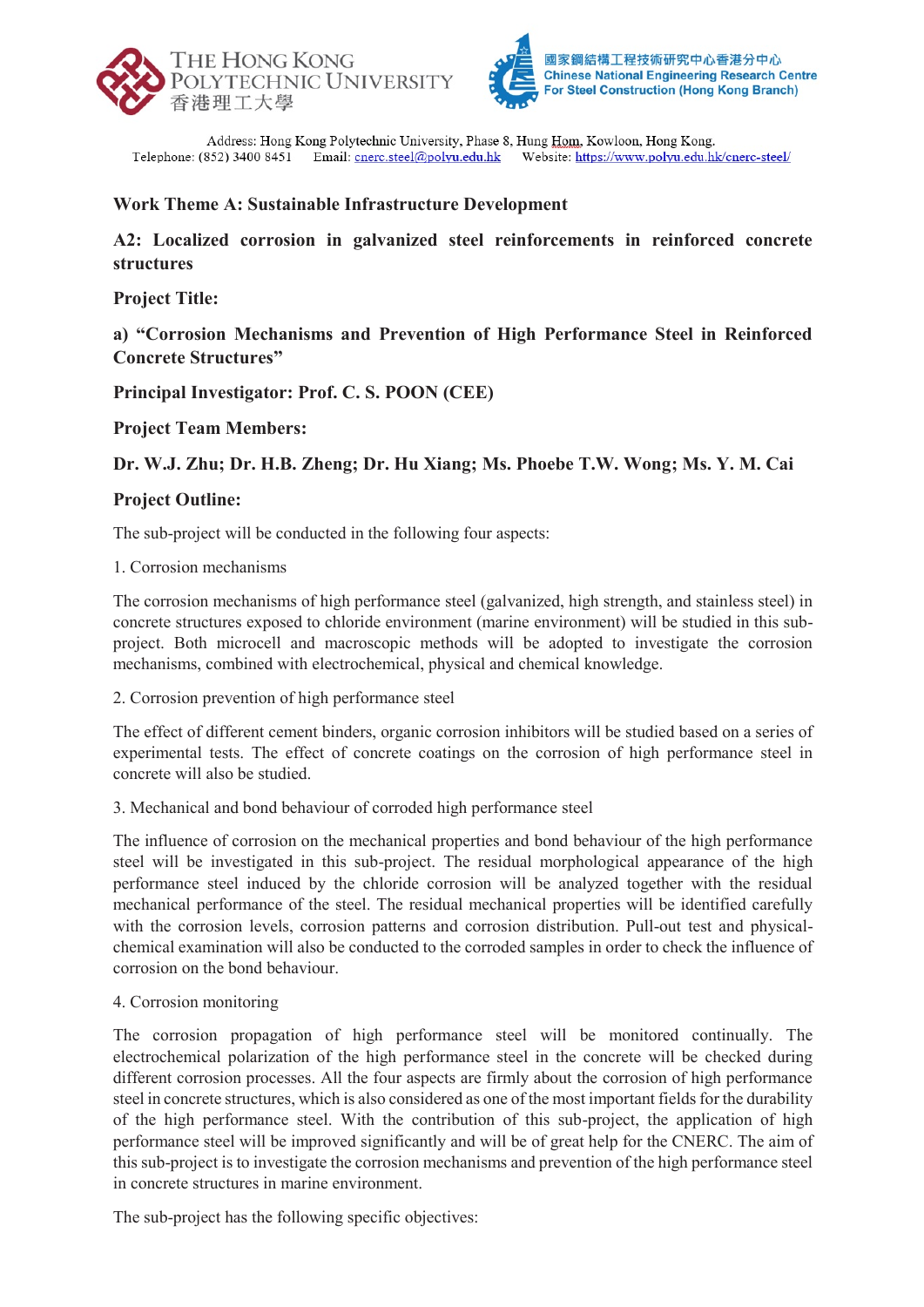1. To investigate the corrosion mechanisms of the high performance steel embedded in concrete, the electrochemical propagation of the corrosion process in both the initiation period and the deteriorating period, including the corrosion art, corrosion patterns and the corrosion distribution.

2. To identify the effects of different cement binders, organic corrosion inhibitors and concrete coating on the corrosion of high performance steel in concrete.

3. To make clear the influence of corrosion on the mechanical properties of the residual reinforcement, the corrosion art on the mechanical performance of the steel; to identify the effect of corrosion on the bond of the high performance steel in both microcell way and mechanical way.

4. To monitor the corrosion process so as to identify the corrosion propagation of the high performance steel in the concrete.

### **Progress / Achievement:**

1) Comparative studies on passivation and depassivation behaviors of three types of steel bars in simulated concrete pore solution

Passivation and depassivation processes of three common steel bars were compared after immersion in the simulated concrete pore solution using the open circuit potentials (OCP), electrochemical impedance spectroscopy (EIS) and linear polarization resistance (LPR) test methods. The electronic properties and chemical compositions of the passive films were further analysed by in-situ Mott-Schottky analysis and X-ray photoelectron spectroscopy (XPS) tests. This work would be useful to improve the understanding of the passivation and depassivation behaviors of the commonly used steel bars.



Fig. 1 Variations of open circuit potential for the steel specimens with immersion time in saturated calcium hydroxide solution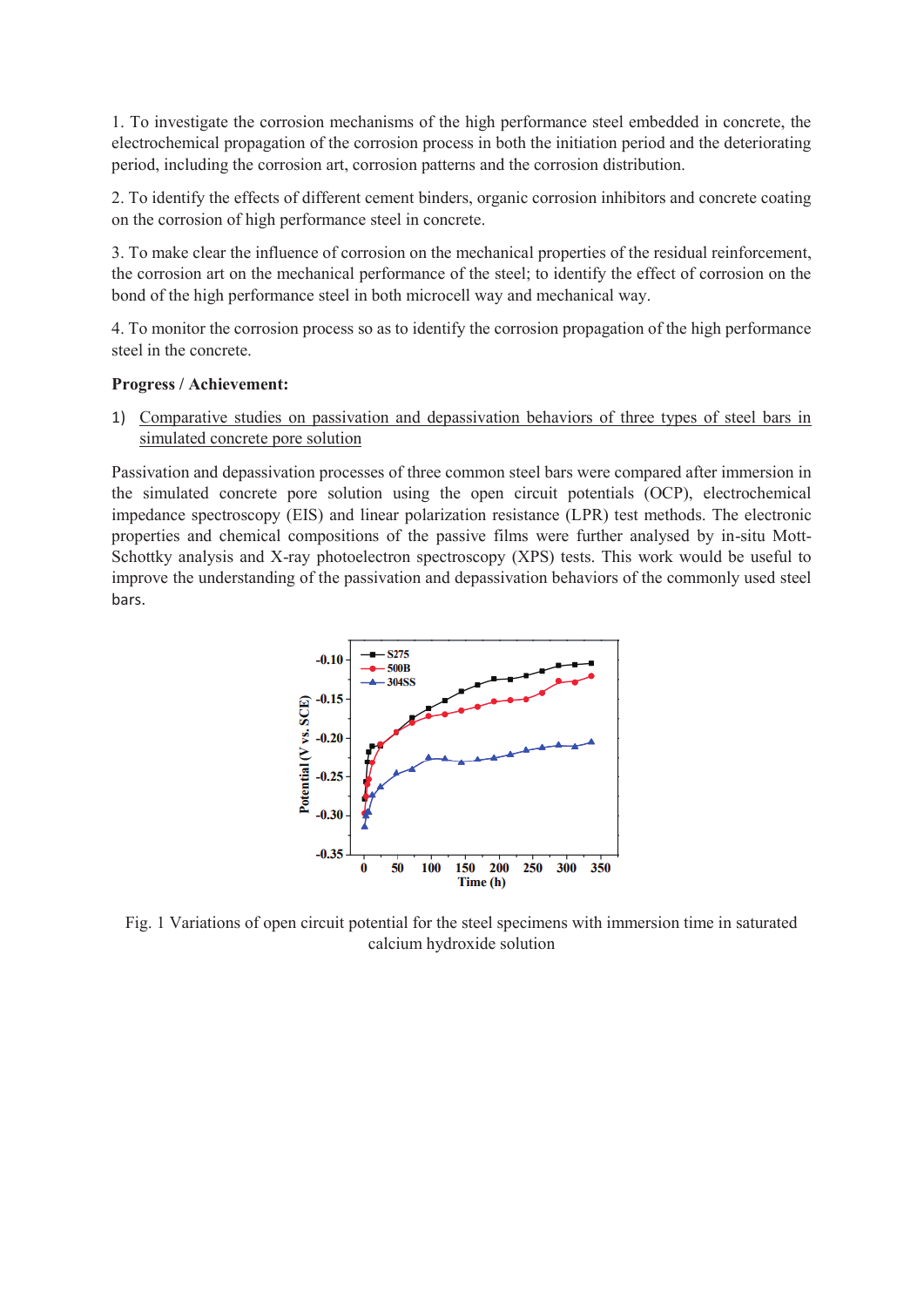

Fig. 4 Evolution of open circuit potential (a) and linear polarization resistance (b) for the steel specimens with the increase of chloride ion concentration in saturated calcium hydroxide solution



Fig. 6 Mott-Schottky curves of the passive films formed on the surface of the steel specimens immersed in saturated calcium hydroxide solution for 336 h

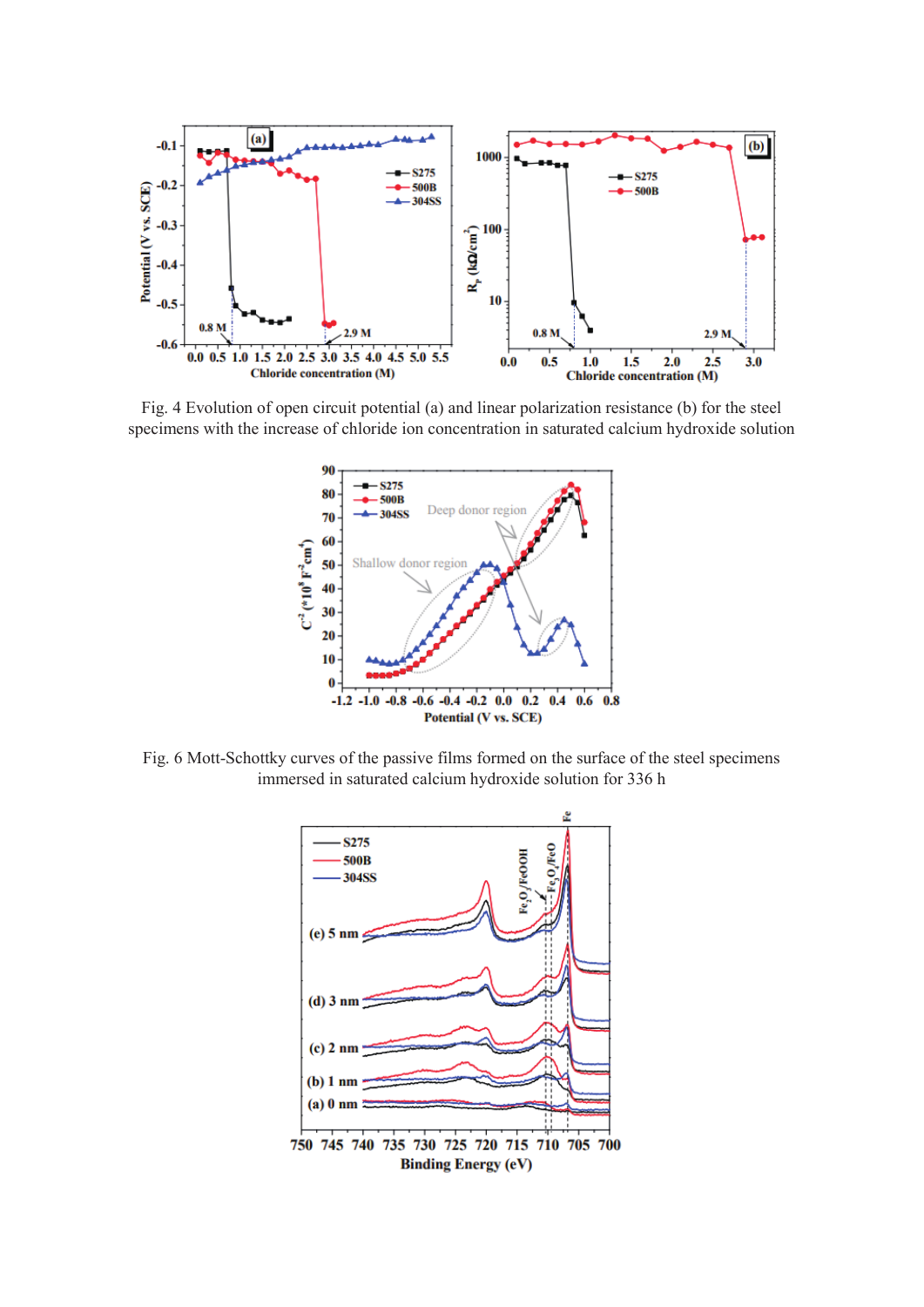

Fig. 7 Fe 2p spectra at different sputtered depths for the steel specimens

Fig. 8 Comparison of the Fe- and Cr-oxide/hydroxide for S275, 500B and 304SS at different passive film depths: (a) and (b) were the ratios of FeOx/Fe and Fe2+/Fe3+ for S275, 500B and 304SS; (c) was the ratios of CrOx/FeOx and CrOx/Cr(OH)3 for 304SS

In the passivation process, S275 had a relatively lower passivation rate in the first 24 h and a relatively poor passive state after 336 h in comparison with 500B and 304SS. For the 500B and 304SS, the passivation process mainly occurred in 72 h, and a rapid passive rate and better passive state were observed, especially for the 304SS.

 In the depassivation process, the threshold value of Cl for the S275 and 500B in the saturated calcium hydroxide solution was found to be 0.8 M and 2.9 M. For the 304SS, the value was higher than 5.3 M. The results showed a relatively high anti-corrosion performance of 500B and 304SS.

Compared with S275, the lower donor density of the passive film formed on the 500B and 304SS in the Mott-Schottky analysis showed that a dense and coherent passive film was formed. These was attributed to the different chemical compositions of the passive films.

The higher Fe2+ oxides on the surface layer of the passive film for the 500B and 304SS were considered to provide a more stable passivation state and a better protection against corrosion. Moreover, the CrOx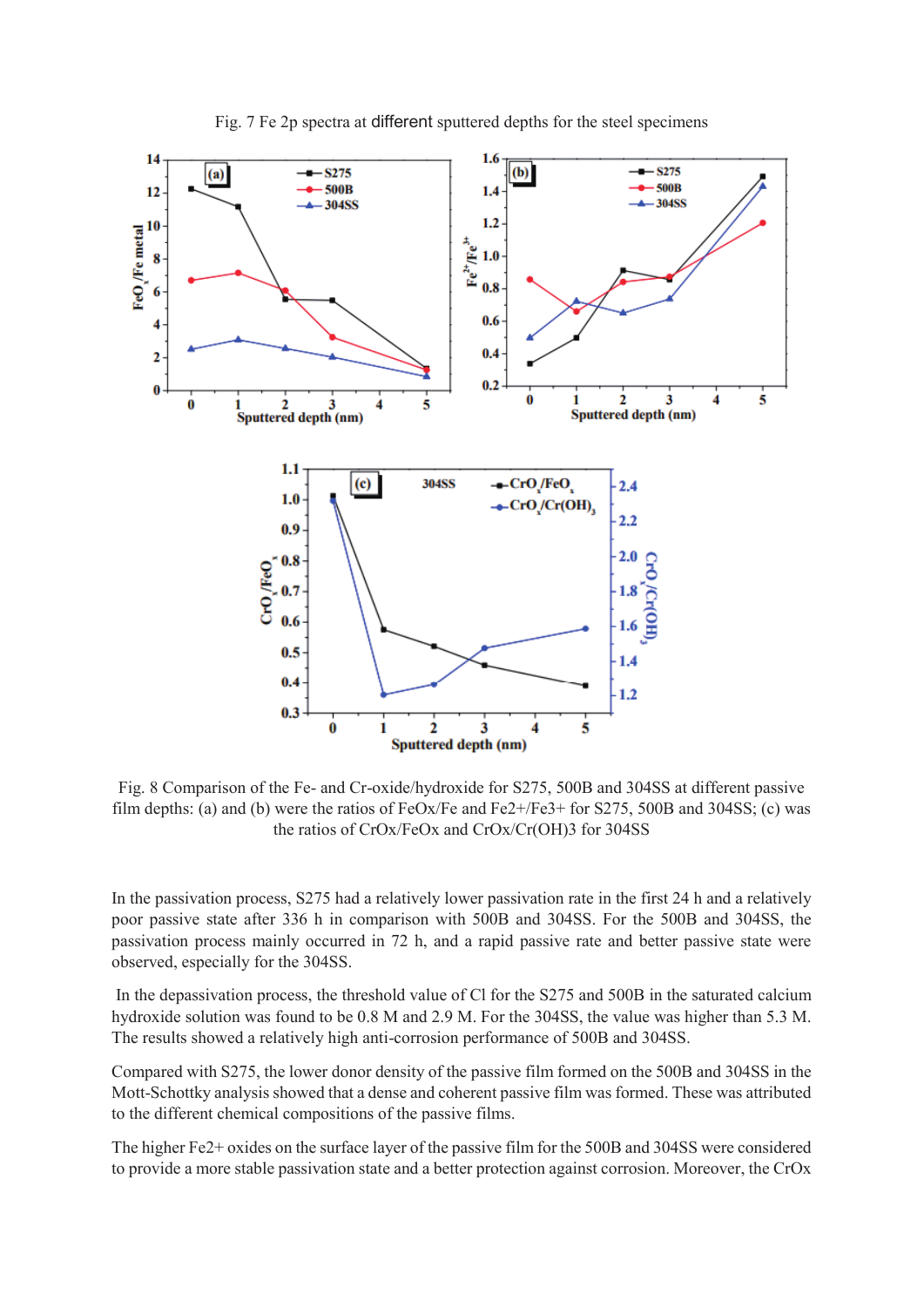in the oxide film for the 304SS also played a key role on the self-repair and stability of the passive film. For the S275, the surface layer of the passive film was mainly composed of the less protective Fe3+ oxides, which led to a poor anti-corrosion performance of the passive film.

## 2) Simulation of experiment

Previously, accelerated electrochemical corrosion was applied on specially designed concrete specimen D1; another specimen D2 is designed to have an artificial wedge-shape air gap to simulate delamination in concrete, corrosion is not accelerated on the rebars. Since there are uncontrollable variables in real experiments, simulation of electromagnetic signals in concrete allows the study of different variables that cannot be observed in authentic results. By considering the observation made from experimental results, the rates of section loss and defect development are included to imitate a realistic simulation of the corroding concrete specimens. The simulation results are presented as follows.

Simulation of specimen D1 and D2 were performed to compare with experimental results. Such comparison allows the study of individual effect of defects on rebar reflection amplitude. A well-known simulation software among the GPR community, gprMax, was applied.



Figure 1: Extent of deterioration of specimen D1 at the end of the experiment.



Figure 2: Experimental results of specimen D1.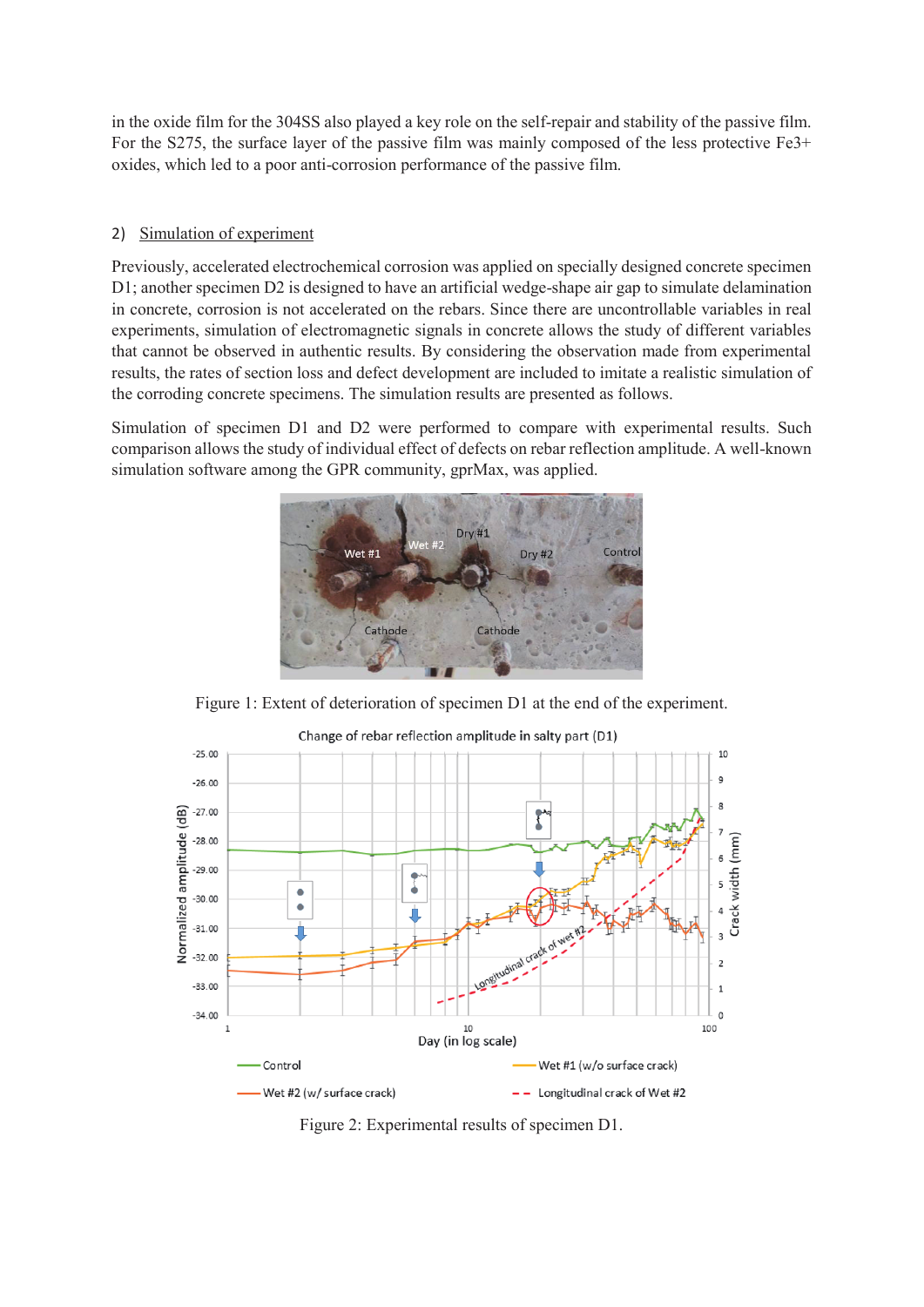

Figure 3: Simulation results of specimen D1.



Figure 4: Design of specimen D2. An artificial air gap in wedge shape is situated between rebar #2 and #3.



Figure 5: Experimental results of specimen D2. The rebar reflection amplitude of rebar #3 is significantly higher than the other 2 rebars.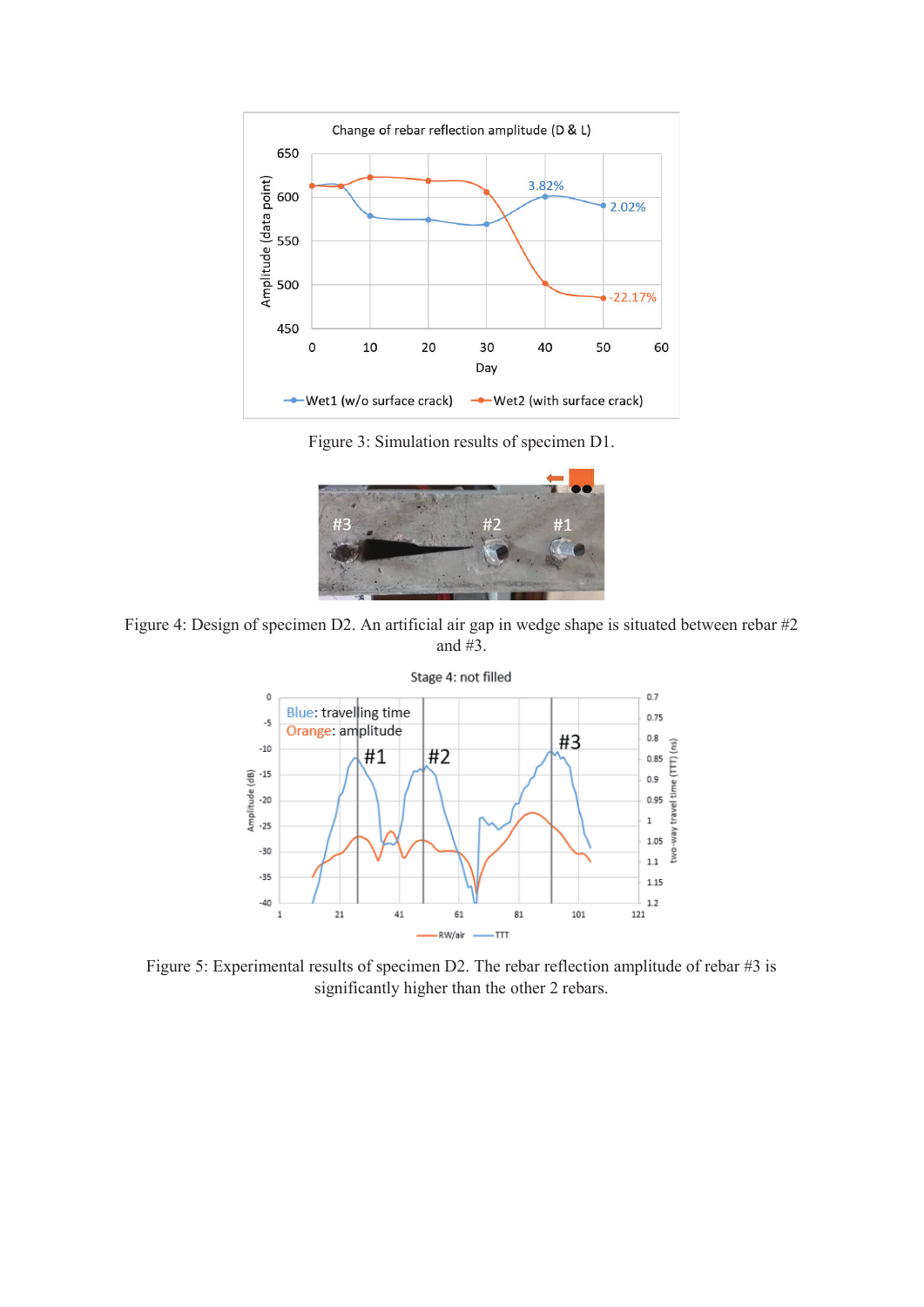

Figure 6: Simulation results of specimen D2. The results are compatible with experimental results.

The 2 sets of simulation results show that the presence of overhead surface crack has significant effect on decreasing the rebar reflection amplitude; in contrast, delamination leads to an increase in amplitude. In comparison, the scale of increase is less significant in simulation results; internal cracks at other angles may have contributed to the increase as well. Therefore, the degree of increase in experimental results is greater.

In general, the simulation results and experimental results are compatible with each other.

#### **Research output:**

- **[1]** Zhu W, François R, Poon C S, et al. Influences of corrosion degree and corrosion morphology on the ductility of steel reinforcement[J]. Construction and Building Materials, 2017, 148: 297-306. **(Published)**
- [2] 2)H. Zheng, J. G. Dai, C. S. Poon, W. Li. Influence of calcium ion in concrete pore solution on the passivation of galvanized steel bars[J]. Cement & Concrete Research, 2018, 108C: 46-58. **(Published)**
- [3] Zhu W, Dai J G, Poon C S. Prediction of the bond strength between nonuniformly corroded steel reinforcement and deteriorated concrete[J]. Construction and Building Materials, 2018, 187: 1267-1276. **(Published)**
- [4] H. Zheng, J. G. Dai, W. Li, C. S. Poon. Influence of chloride ion on depassivation of passive film on galvanized steel bars in concrete pore solution[J]. Construction & Building Materials, 2018, 166: 572-58 **(Published)**
- [5] Wong P.T.W., Poon C.S., Lai W.L.W. Laboratory validation of corrosion-induced delamination in concrete by ground penetrating radar. Presented in the 17th International Conference on Ground Penetrating Radar, Rapperswil, Switzerland, 2018. **(Conference paper)**